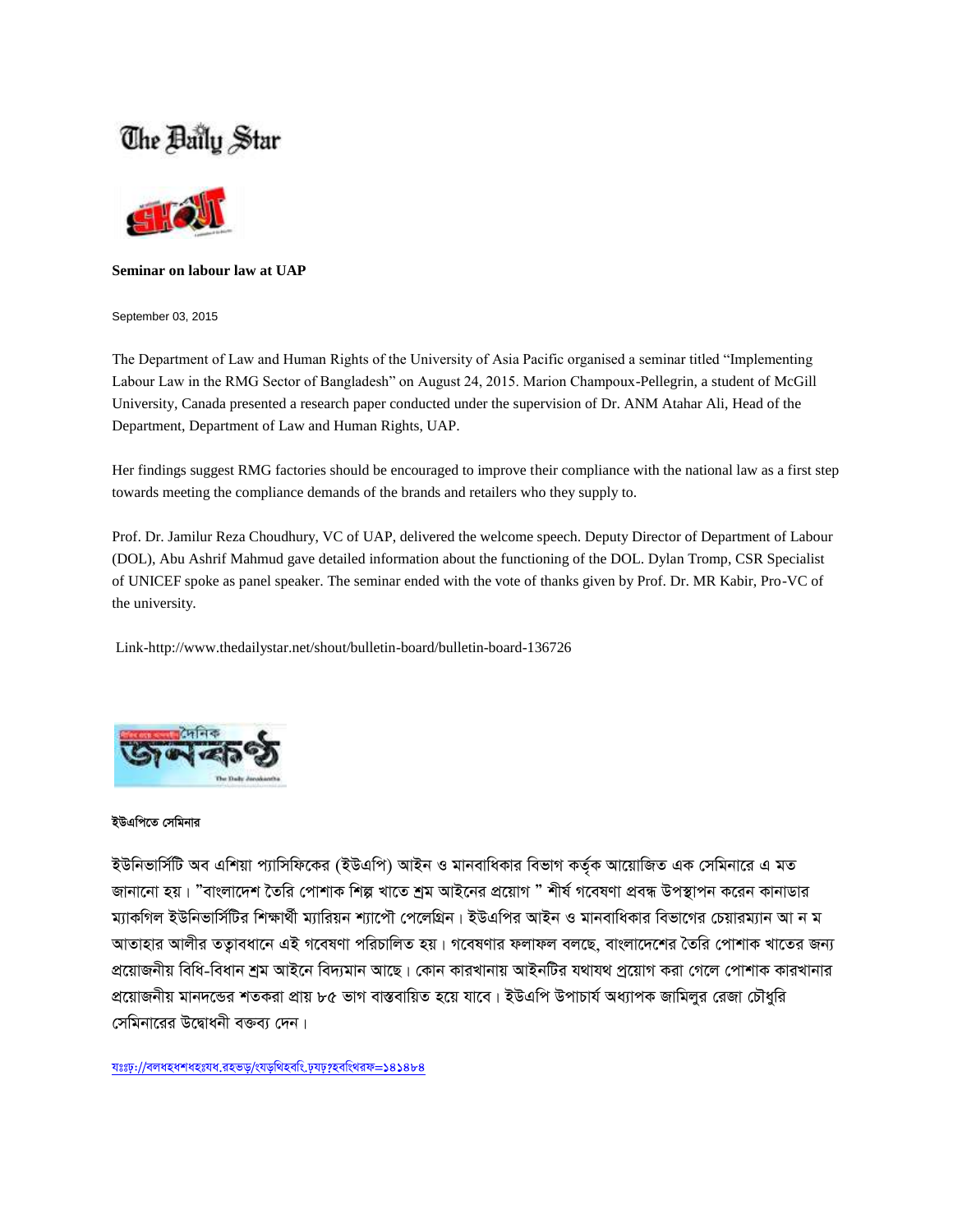

### ইউএপিতে আইন বিভাগের সেমিনার

ইউনিভার্সিটি অব এশিয়া প্যাসিফিকের (ইউএপি) আইন ও মানবাধিকার বিভাগ কর্তৃক আয়োজিত এক সেমিনারে এ মত জানানো হয়। "বাংলাদেশ তৈরি পোশাক শিল্প খাতে শ্রম আইনের প্রয়োগ " শীর্ষ গবেষণা প্রবন্ধ উপস্থাপন করেন কানাডার ম্যাকগিল ইউনিভার্সিটির শিক্ষার্থী ম্যারিয়ন শ্যাপৌ পেলেগ্রিন। ইউএপির আইন ও মানবাধিকার বিভাগের চেয়ারম্যান আ ন ম আতাহার আলীর তত্বাবধানে এই গবেষণা পরিচালিত হয়। গবেষণার ফলাফল বলছে, বাংলাদেশের তৈরি পোশাক খাতের জন্য প্রয়োজনীয় বিধি-বিধান শ্রম আইনে বিদ্যমান আছে। কোন কারখানায় আইনটির যথাযথ প্রয়োগ করা গেলে পোশাক কারখানার প্রয়োজনীয় মানদন্ডের শতকরা প্রায় ৮৫ ভাগ বাস্তবায়িত হয়ে যাবে। ইউএপি উপাচার্য অধ্যাপক জামিলুর রেজা চৌধুরি সেমিনারের উদ্বোধনী বক্তব্য দেন।

যঃঃঢ়://ািী়িসুধসরহ.পড়স/ধৎপযরাব.ঢ়যঢ়, পেজ-১৮



## **Seminar On Implementing Labor Law Held At UAP**

CampusLive24.com | | published on: Monday, August 24 2015, 19:58 | | latest update: 19:58



UAP Live: The Department of Law and Human Rights of the University of Asia Pacific (UAP) has organized a seminar titled "Implementing Labor Law in the RMG Sector of Bangladesh" on Monday.

Ms. Marion Champoux-Pellegrin, a student of McGill University, Canada presented a research paper conducted under the supervision of Dr. A N M Atahar Ali, Head of the Department, Department of Law and Human Rights, UAP.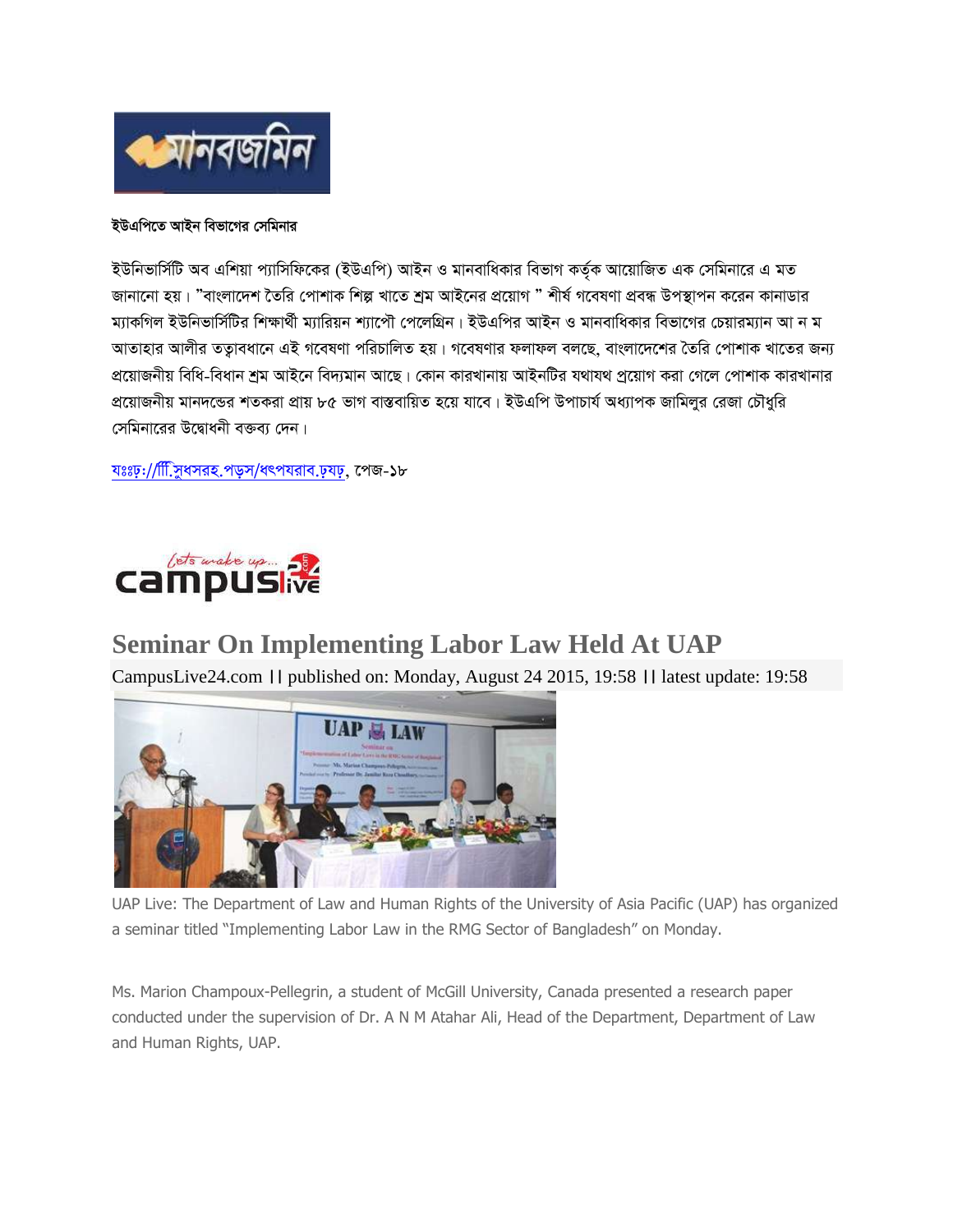Her findings suggest that the Bangladesh Labor Law 2006 significantly covers majority of the requirements of the different general codes of conduct. If a factory is 100% compliant to the national law, it will cover approximately 85% of the requirements of the other general codes of conduct.

Hence RMG factories should be encouraged to improve their compliance with the national law as a first step towards meeting the compliance demands of the brands and retailers who they supply to.

Prof. Dr. Jamilur Reza Choudhury, Vice-Chancellor of UAP, in his welcome speech of the seminar, has mentioned about a research which shows that the per square feet rent of the slums, where the laborers live in Kamrangi char, is higher than that of flats in the cities.

Deputy Director of Department of Labor (DOL) of the People's Republic of Bangladesh, Mr. Abu Ashrif Mahmud has given detail information about the functioning of the DOL.

Mr. Dylan Tromp, CSR Specialist of UNICEF spoke as panel speaker. The Seminar ended with the vote of thanks given by Professor Dr. MR Kabir, Pro Vice Chancellor of the University of Asia Pacif

- See more at: http://www.campuslive24.com/en/campus/2015/08/24/seminar-on-implementing-laborlaw-held-at-uap#sthash.LoKjSolV.dpuf



# ইউএপিতে দেশের শ্রম আইন বিষয়ক সেমিনার

২৪. ।। published on: Monday, August 24 2015, 18:18 ।। latest update: 12:36

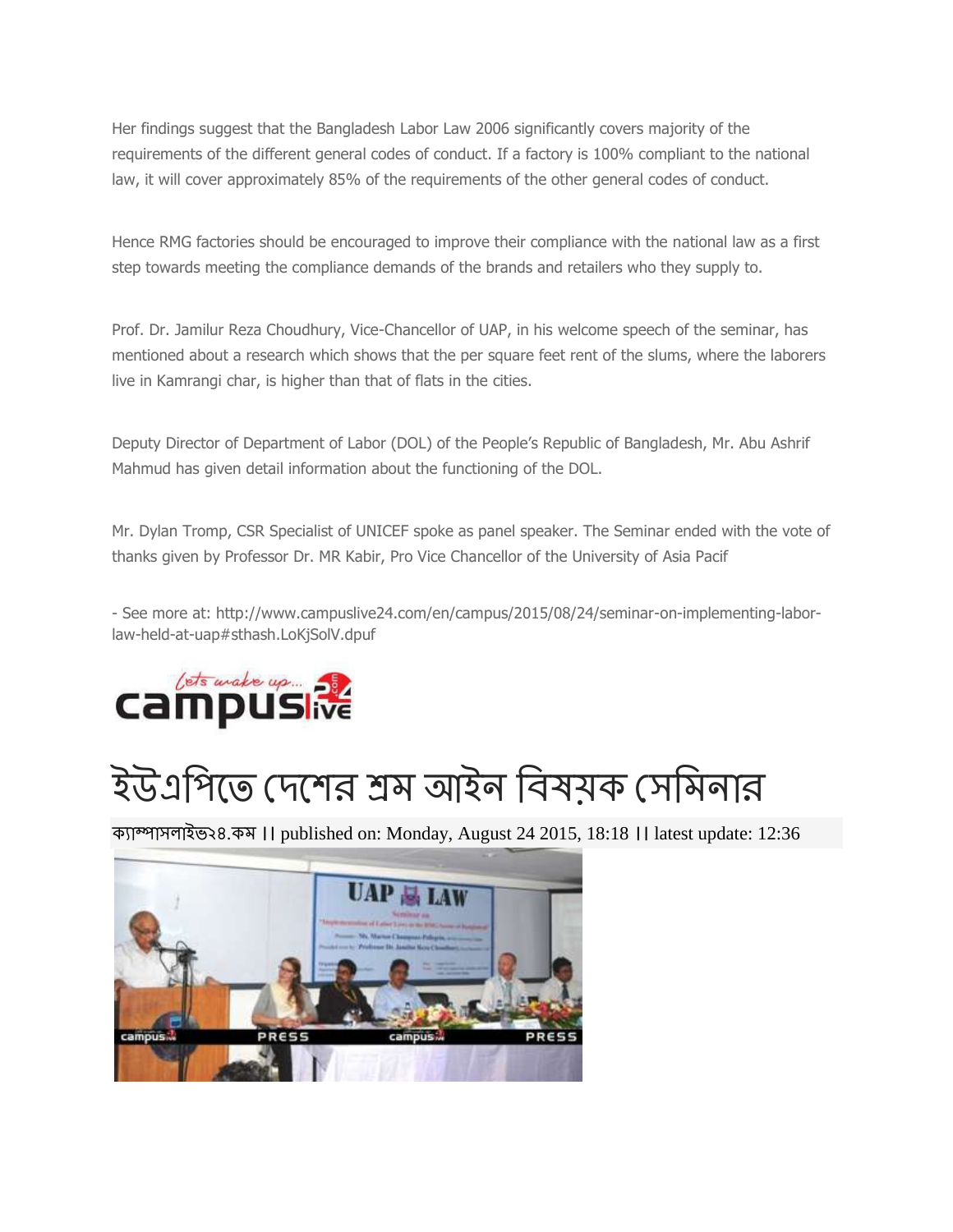ইউএপি লাইভ: ইউনিভার্সিটি অব এশিয়া প্যাসিফিকের (ইউএপি) আইন ও মানবাধিকার বিভাগের আয়োজনে এক সেমিনার অনুষ্ঠিত হযেছে।

সেমিনারে "বাংলাদেশকে ট্রেড সুবিধা দেয়াসহ অন্যান্য উদ্যেগের মাধ্যমে এই অবস্থার আরো উন্নতি ঘটানো সম্ভবঃ বাংলাদেশ তৈরী পোশাক শিল্প থাতে শ্রম আইনের প্রয়োগ" শীর্ষ গবেষণা প্রবন্ধ উপস্থাপন করেন কানাডার ম্যাকগিল ইউনিভার্সিটির শিক্ষার্থী ম্যারিয়ন শ্যাপৌ পেলেগ্রিন।

ইউএপির আইন ও মানবাধিকার বিভাগের চেয়ারম্যান আ ন ম আতাহার আলীর তত্বাবধানে এই গবেষণা পরিচালিত হয়।

গবেষণার ফলাফল বলছে, বাংলাদেশের তৈরি পোশাক থাতের জন্য প্রয়োজনীয় বিধি-বিধান শ্রম আইনে বিদ্যমান আছে। কোনো কারখানাম আইনটির মখামখ প্রমোগ করা গেলে পোশাক কারখানার প্রমোজনীম মানদণ্ডের শতকরা প্রাম ৮৫ তাগ বাস্তবামিত হমে যাবে।

বাংলাদেশের শ্রম আইন এবং এর সাথে বিদ্যমান অন্যান্য আইন যেমন বিল্ডিং কোড. পরিবেশ ইত্যাদি মিলে তৈরি পোশাক থাতের জন্য একটি বিশদ এবং পূর্ণাঙ্গ আইন কাঠামো আছে। কিন্তু এসব আইনের বাস্তবায়ন করা সবচেয়ে বড় চ্যালেঞ্জ।

ইউএপি ভিসি প্রফেস জামিলুর রেজা চৌধুরি সেমিনারের উদ্বোধনী বক্তব্য দেন। এছাডা শ্রম অধিদপ্তরের ডেপুটি পরিচালক আবু আশরাফ মাহমুদ জানান, শ্রম আইন বাস্তবায়নে ৬ আলাদা আলাদা প্রতিষ্ঠান জড়িত। তবে পর্যাপ্ত রিসোর্চ এবং লোকবল থাকলে সব সমস্যার সমাধান করা সম্ভব।

এছাড়া সেমিনারে ইউনিসেফের সিএসআর বিশেষজ্ঞ ডায়লন ট্রম প্যানেল বক্তা হিসেবে বক্তব্য রাথেন।

কানাডিয়ান হাই কমিশনের প্রতিনিধিবৃন্দ, বিভিন্ন বিশ্ববিদ্যালয় ও সংস্থার শিক্ষক এবং গবেষকবৃন্দ সেমিনারে উপস্থিত ছিলেন।

বিশ্ববিদ্যালয়ের সিটি ক্যাম্পাসে অনর্ষিত সেমিনারে সমাপনী বক্তব্য রাখেন ইউএপির প্রো-ভিসি প্রফেসর এম আর কবীর।

- See more at:<http://www.campuslive24.com/campus.139278.live24/#sthash.BuUWTP15.dpuf>



## ইউএপির সেমিনারে কানাডার ম্যারিয়ন শ্যাপৌ

## নিজস্ব প্রতিবেদক। সোমবার, ২৪ আগস্ট, ২০১৫

ইউনিভার্সিটি অব এশিয়া প্যাসিফিকের (ইউএপি) আইন ও মানবাধিকার বিভাগ কর্তৃক আয়োজিত এক সেমিনারে এ মত জানানো হয়। ''বাংলাদেশ তৈরি পোশাক শিল্প থাতে শ্রম আইনের প্রয়োগ '' শীর্ষ গবেষণা প্রবন্ধ উপস্থাপন করেন কানাডার ম্যাকগিল ইউনিভার্সিটির শিক্ষার্থী ম্যারিয়ন শ্যাপৌ পেলেগ্রিন। ইউএপির আইন ও মানবাধিকার বিভাগের চেয়ারম্যান আ ন ম আতাহার আলীর তত্বাবধানে এই গবেষণা পরিচালিত হয়**।** 

গবেষণার ফলাফল বলছে, বাংলাদেশের তৈরি পোশাক থাতের জন্য প্রযোজনীয় বিধি-বিধান শ্রম আইনে বিদ্যমান আছে। কোন কারখানায় আইনটির যখাযখ প্রয়োগ করা গেলে পোশাক কারখানার প্রয়োজনীয় মানদন্ডের শতকরা প্রায় ৮৫ ভাগ